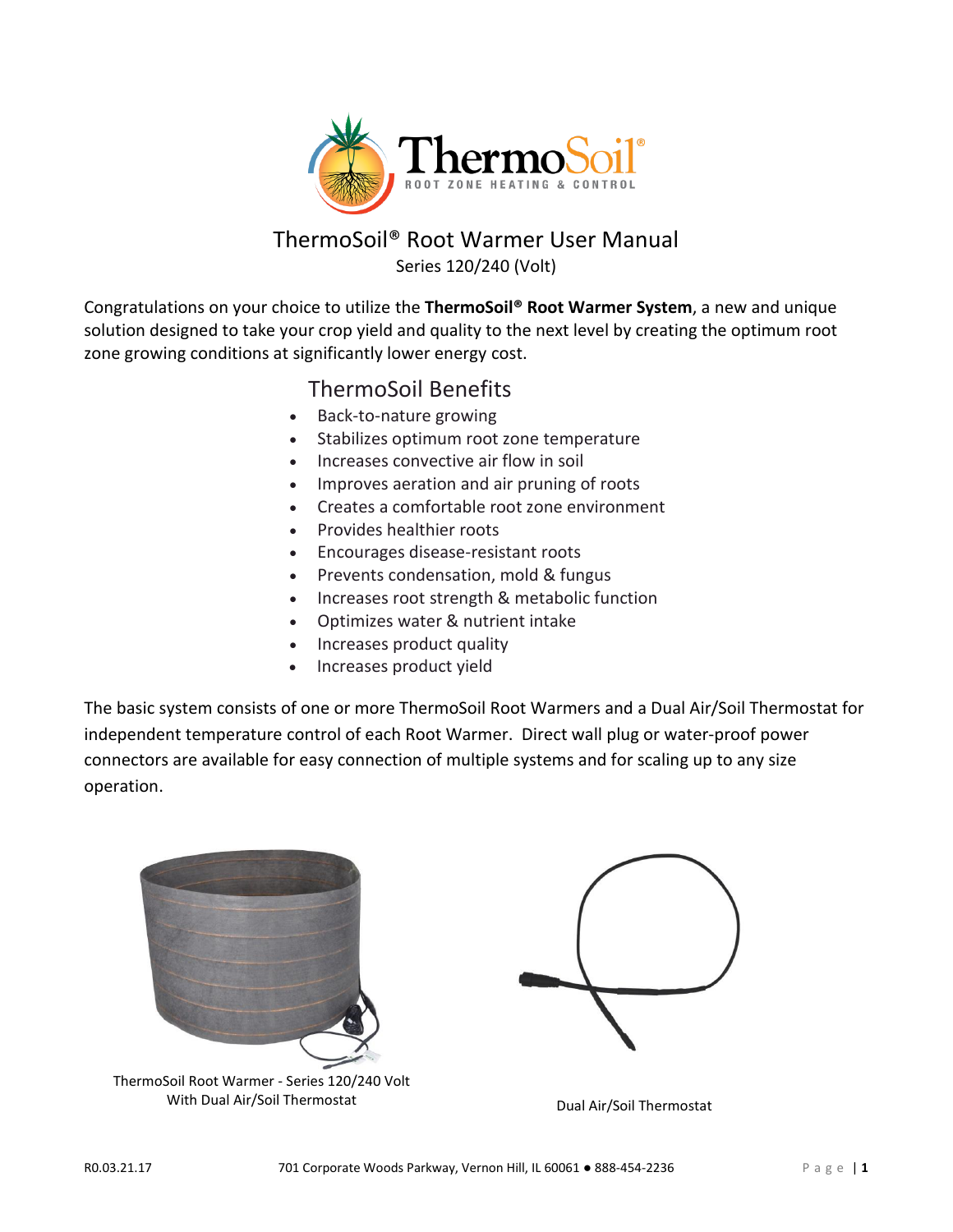## **ThermoSoil® Root Warmer System Setup**

- 1. Select the ThermoSoil Root Warmer specified for the container size
- 2. Insert the Optional insulation fabric around the inside perimeter surface of the cointainer
- 3. Insert the Root Warmer on the inside perimeter surface of the container with the thermostat module at the top of the containe. Run the power cord so it is hanging over the edge, outside the container.
- 4. Make sure that the Root Warmer heating cables do not overlap.
- 5. Position containers and fill with soil or other growing medium. This will hold the heater in position. Repeat for all containers.
- 6. If using an interconnected system, connect ThermoSoil Root Warmers together, using the appropriate cable T- connectors. Rotate the connectors until the pins seat and firmly hand tighten the connector twist caps.
- 7. Plant the plants in the containers.

# **Make sure your ThermoSoil® Root Warmer System is always electrically connected to the Electric Ground and GFCI.**

### **Dual Air/Soil Thermostat Setup**

- 1. As a starting point, place the end tip of the Dual Air/Soil Thermostat into the soil approximately:
	- a. One-quarter to one-third of the container's inner diameter (ID) from the container perimeter toward the center of the container and
	- b. one-half of the distance from the soil surface to the container bottom (depth).
	- c. Refer to **FIGURE 1.**

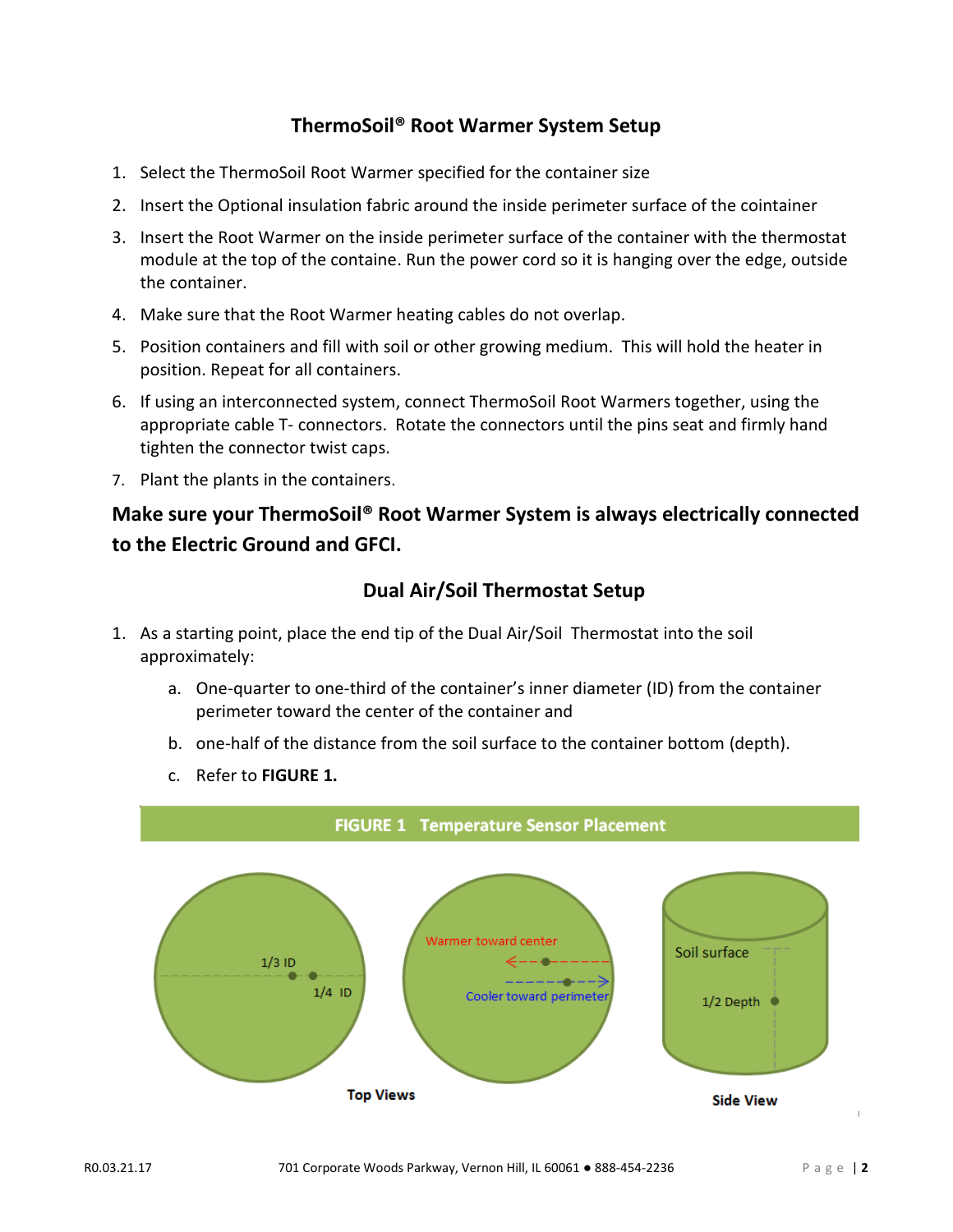- 2. The Dual Air/Soil Thermostat has factory-set limits to maintain root zone temperature between 68°F ambient air temperature and 75°F soil temperature.
- 3. As shown in Figure 1, adjust thermostat position as needed by moving the sensor:
	- a. toward the center to create warmer root zone temperatures.
	- b. toward the perimeter to create cooler root zone temperatures.

#### **Connecting to Power**

- 1. Root Warmer Series 120/240 can be hardwired or plugged into the appropriate electrical power source, either to 120-Volt or 240-Volt depending on the Voltage rating of the Root Warmers.
- **2.** Each ThermoSoil® Root Warmer model has an Amp (current) rating. Check to insure that the total Amps of all Root Warmers connected to any one power source does not exceed the Amp rating of the power source. **See Table 1.**

**WARNING: The heating cables of ThermoSoil® Root Warmer must be always immersed in the soil. Long time exposure of the heating cable in the open air and to the light may result in damaging the heating cable insulation and malfunction of the heating product.**

| <b>TABLE 1 Electrical Specifications</b> |  |                      |                      |
|------------------------------------------|--|----------------------|----------------------|
| <b>Container</b><br>Size in<br>Gallons   |  | <b>Amps</b><br>@120V | <b>Amps</b><br>@240V |
| 20                                       |  | 0.63                 | 0.31                 |
| 30                                       |  | 0.85                 | 0.42                 |
| 45                                       |  | 1.01                 | 0.50                 |
| 65                                       |  | 1.20                 | 0.60                 |
| 100                                      |  | 1.62                 | 0.81                 |
| 150                                      |  | 2.15                 | 1.08                 |
| 200                                      |  | 2.62                 | 1.31                 |
| 300                                      |  | 3.16                 | 1.58                 |
| 400                                      |  | 3.69                 | 1.85                 |
| 500                                      |  | 4.12                 | 2.06                 |
| 600                                      |  | 4.55                 | 2.27                 |
| 700                                      |  | 4.92                 | 2.46                 |
| 800                                      |  | 5.24                 | 2.62                 |
| 900                                      |  | 5.56                 | 2.78                 |
| 1000                                     |  | 5.88                 | 2.94                 |

## ThermoSoil Root Warmer – Series 120/240